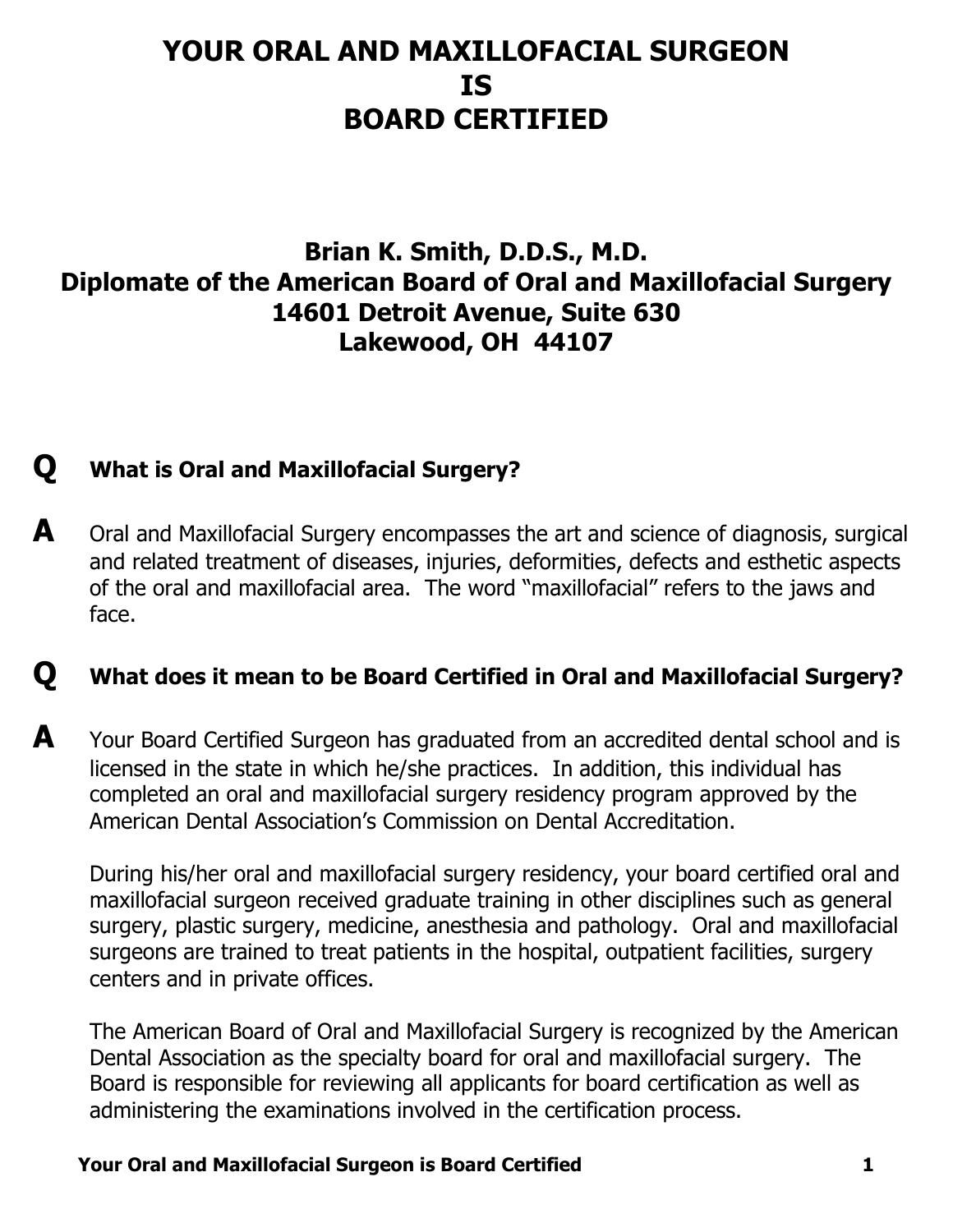In order to become board certified, an individual must complete an intensive application and examination process. Applicants for board certification in oral and maxillofacial surgery must provide verified written evidence of their educational and training qualifications. In addition, these individuals must provide evidence of their experience in all aspects of oral and maxillofacial surgery. The applications of all candidates for board certification are reviewed by the Board's Credentials Committee.

 Finally, your board certified oral and maxillofacial surgeon was required to pass both a thorough written qualifying examination and a rigorous oral certifying examination to be certified as a Diplomate of the American Board of Oral and Maxillofacial Surgery. Diplomates are encouraged to maintain current competence by ongoing continuing education.

Diplomates are recertified in current competency every ten years by a comprehensive written examination.

Continuing professional education is an important tool in keeping oral and maxillofacial surgeons current on new developments in the field. This is accomplished through national meetings, seminars, lectures, special courses, panels, symposia, and self study. The Board Certified oral and maxillofacial surgeon has a demonstrated commitment to continued professional development. The American Board of Oral and Maxillofacial Surgery encourages its diplomates to continue their professional development through various educational experiences.

## **Q What services do Board Certified Oral and Maxillofacial Surgeons provide?**

### **A** Removal of Diseased and Impacted Teeth, and Anesthesia:

 Oral and maxillofacial surgeons remove impacted, damaged, and non-restorable teeth. They also provide sophisticated, safe, and effective anesthesia services in their office including intravenous (IV) sedation and general anesthesia.

#### Dental Implants:

 Oral and maxillofacial surgeons, in close collaboration with restorative dentists, help plan and then place implants used to replace missing teeth. They can also reconstruct bone in places needing bone for implant placement and modify gingival (gum) tissue surrounding implants when necessary to make teeth placed on implants look even more natural.